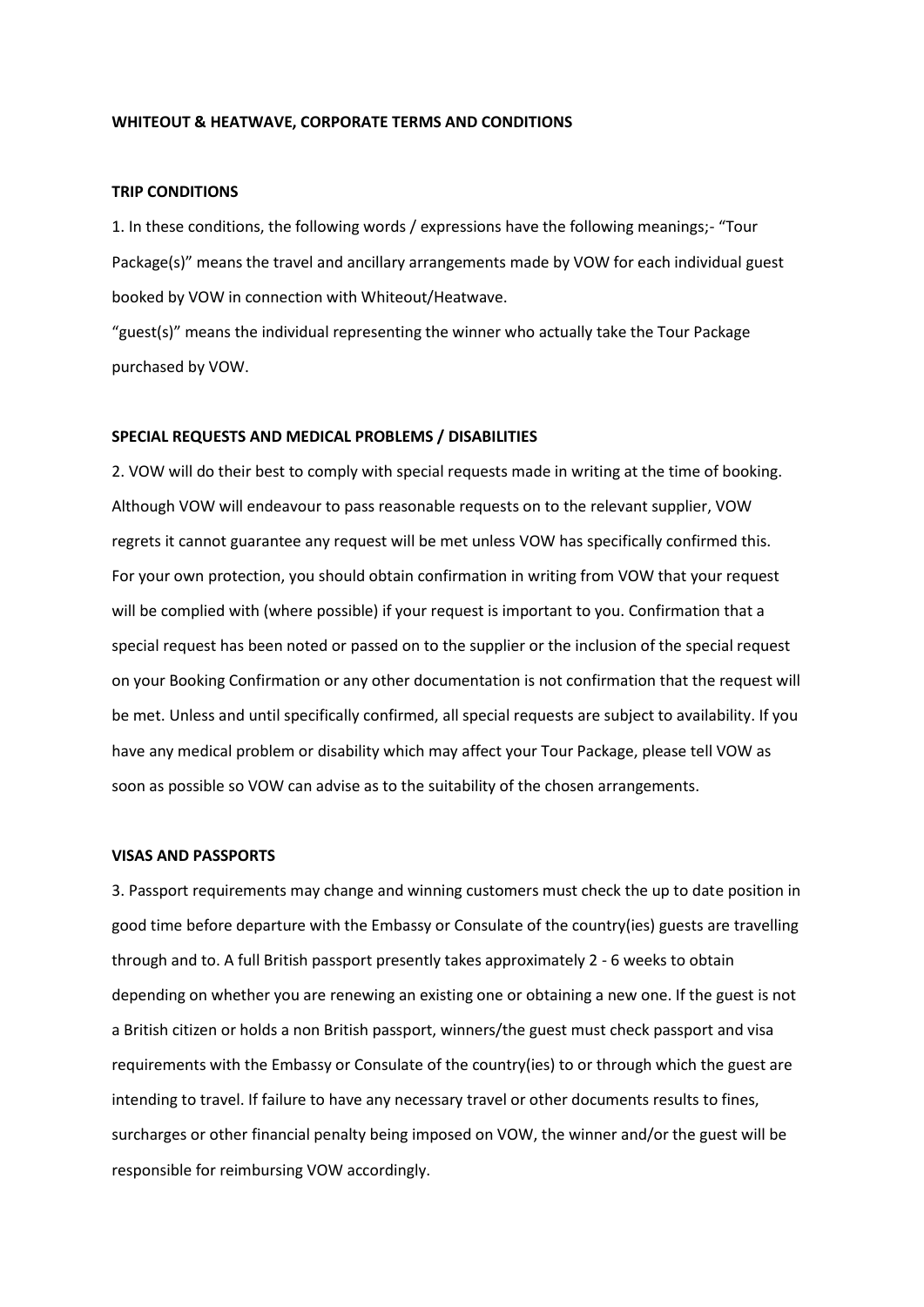### **FORCE MAJEURE**

4. Except where otherwise expressly stated in these conditions, VOW regrets it cannot accept liability

or pay any compensation where the performance or prompt performance of our contractual obligations is prevented or affected by or you otherwise suffer any damage or loss as a result of "force majeure". "Force majeure" means any event which VOW and/or the supplier of the service(s) in question could not, even with all due care, foresee or avoid. Such circumstances may include, but are not limited to, war or the threat of war, civil strife, riot, terrorist activity, natural or nuclear disaster, fire, industrial dispute, adverse weather conditions and all similar events outside our/the supplier's control

## **FLIGHT INFORMATION**

5. The flight timings given on booking and detailed on the winner's confirmation are for general guidance only and are subject to change. The latest timings will be supplied to the winner's 2 weeks prior to the departure, and tickets will be distributed on arrival at the airport prior to departure. VOW will contact you as soon as it becomes aware of any flight changes but it is also the winner's and/or the guest's responsibility to keep up to date with any changes prior to travel as the airline may contact the winner and/or the guest directly.

## **INSURANCE AND TRAVEL DELAYS**

6. It is the winner and/or the guest's responsibility to have adequate and appropriate travel and winter sports insurance which is suitable for the guest's particular requirements. Guests must take a copy of their travel insurance policy away with them. It is their responsibility to ensure that the insurance they take is adequate for their particular needs in all respects. VOW will not check insurance policies and will not be responsible if adequate insurance is not in place prior to travel. The winner and the guest acknowledge that skiing can be dangerous and that it is imperative that they have adequate insurance in place in the event of an accident.

# **BEHAVIOUR**

7. When the winner confirms attendance, the winner accepts responsibility for any damage or loss caused by the guest attending on behalf of the winner. Full